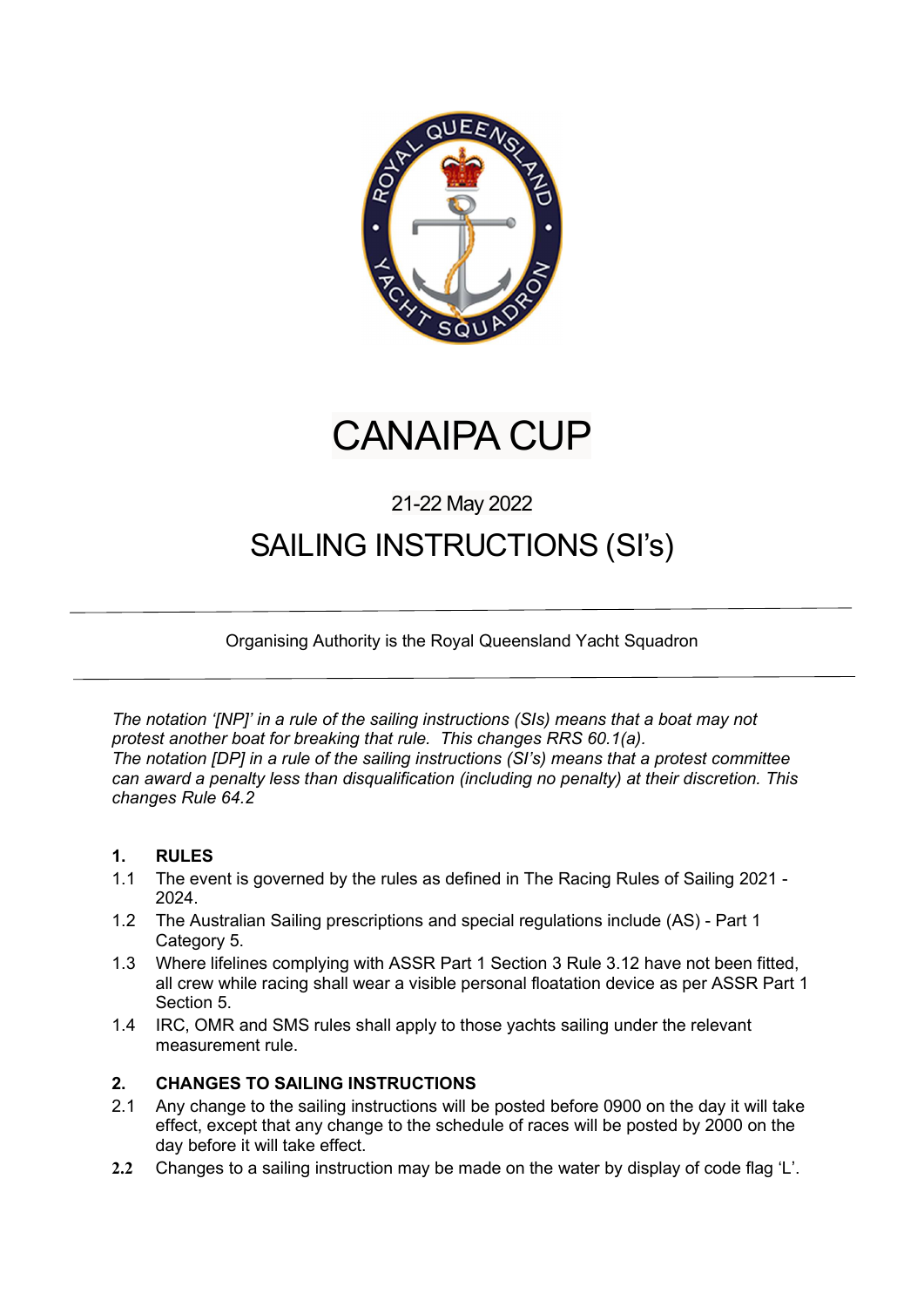#### 3. COMMUNICATIONS WITH COMPETITORS

- 3.1 Notices to competitors will be posted on the official notice board located at https://www.rqys.com.au/sailingnoticeboard/ .
- 3.2 The race office is located at The Royal Queensland Yacht Squadron, Telephone 33968666, Email sailing@rqys.com.au .
- 3.3 On the water, the race committee intends to monitor and communicate with competitors on VHF radio channel 72.
- 3.4 While racing except in an emergency, a boat shall not make voice or data transmissions and shall not receive voice or data communication that is not available to all boats.

#### 4. CODE OF CONDUCT

- 4.1 [DP] Competitors and support persons shall comply with reasonable requests from race officials.
- 4.2 [DP] Competitors and support persons shall place advertising provided by the organizing authority with care, seamanship, in accordance with any instructions for its use and without interfering with its functionality.

#### 5. SIGNALS MADE ASHORE

- 5.1 Signals made ashore will be displayed at the official flag pole located at the top of the Eastern Gangway of the Bill Kirby Docks. Signals made at Canaipa shall be flown from the flagpole at that location.
- 5.2 When flag AP is displayed ashore, '1 minute' is replaced with 'not less than 45 minutes' in Race Signals AP.

#### 6. SCHEDULE OF RACES

#### 6.1

| <b>Date</b>          | <b>Event</b>                    | <b>Time/Warning Signal</b>         |
|----------------------|---------------------------------|------------------------------------|
| Saturday 21 May 2022 | Passage Race to RQYS<br>Canaipa | 1100 hrs (first warning<br>signal) |
|                      | <b>BBQ at RQYS Canaipa</b>      | 1800 hrs                           |
| Sunday 22 May 2022   | Passage Race to Manly           | 1000 hrs (first warning<br>signal) |
|                      | Presentation (in RQYS<br>bar)   | 1700 hrs                           |

#### 7. CLASS FLAGS

#### 7.1

| I FLEET               | <b>FLAG</b>              |
|-----------------------|--------------------------|
| Division 1 Monohulls  | <b>Numeral Pennant 1</b> |
| Division 5 Multihulls | <b>Numeral Pennant 5</b> |

#### 8. RACING AREA

8.1 The Racing area shall be in the Southern Portion of Moreton Bay.

#### 9. COURSES

9.1 The diagram below in SI Addendum A shows the course.

#### 10. MARKS

- 10.1 The start and finish mark shall be an Orange Teardrop buoy.
- 10.2 Laid Marks shall be Orange Conical Marks.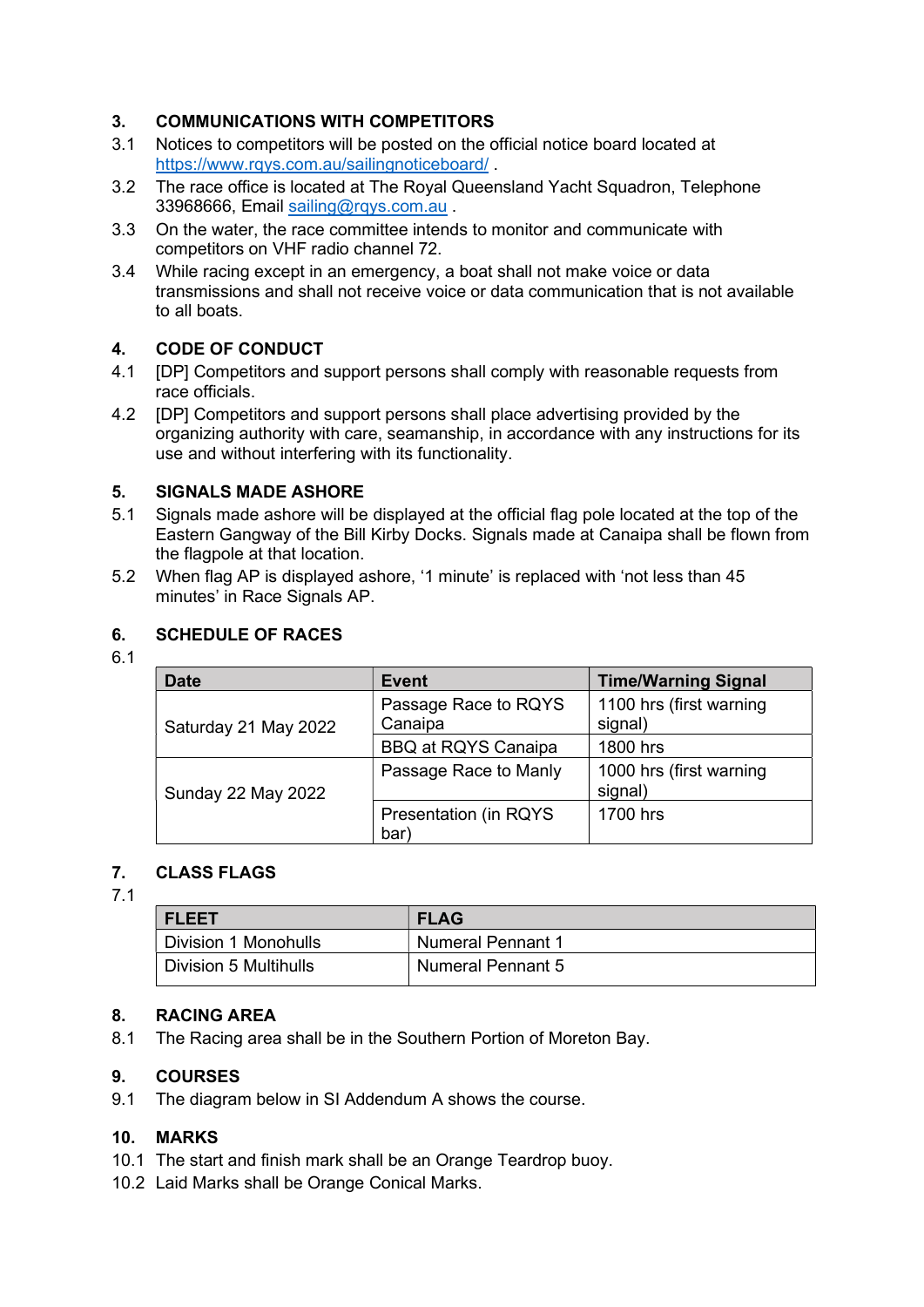#### 11. THE START

- 11.1 The starting line is between a staff displaying an orange flag on the signal vessel at the starboard end and the course side of the port-end starting mark.
- 11.2 Boats whose warning signal has not been made shall avoid the starting area during the starting sequence for other races.
- 11.3 If any part of a boat's hull is on the course side of the starting line during the two minutes before her starting signal and she is identified, the race committee will attempt to broadcast her sail number on VHF channel 72. Failure to make a broadcast or to time it accurately will not be grounds for a request for redress. This changes RRS 62.1(a).
- 11.4 A boat that does not start within 15 minutes after her starting signal will be scored Did Not Start without a hearing. This changes RRS A5.1 and A5.2.
- 11.5 Race 1: The starting line shall be in the vicinity of Waterloo Bay, East of Manly Outer Entrance Beacons.
- 11.6 Race 2: The starting line shall be in the vicinity of Potts Point.

#### 12. THE FINISH

- 12.1 Race 1: The finish line shall be between a staff displaying an Blue flag on the start boat at the starboard end and Orange Buoy at the port end in the vicinity of Potts point.
- 12.2 Race 2: The finish line shall be between a staff displaying an Blue flag on the start boat at the starboard end and an Orange Buoy at the port end approximately 300m from the outer Manly Harbour Leads.

#### 13. TIME LIMITS [AND TARGET TIMES]

- 13.1 Boats failing to finish before 1700 hours on the day of the race shall be scored Did Not Finish (DNF) without a hearing. This changes RRS 35, A4 and A5.
- 13.2 Failure to meet the Target Time will not be grounds for redress. This changes RRS 62.1(a).

#### 14. HEARING REQUESTS

- 14.1 For each class, the protest time limit is 60 minutes after the last boat in that class finishes the last race of the day or the race committee signals no more racing today, whichever is later. The time will be posted on the official online notice board.
- 14.2 Hearing request forms are available from the race office at RQYS Sailing Office or The Race Committee Vessel.
- 14.3 Notices will be posted no later than 30 minutes after the protest time limit to inform competitors of hearings in which they are parties or named as witnesses. Hearings will be held in the protest room, located at RQYS Sailing Office, beginning at the time posted.

#### 15. SAFETY REGULATIONS

- 15.1 [NP] All boats shall SIGN ON at least 15 minutes before the warning signal by contacting the race committee vessel on VHF Channel 72 advising the name of the boat, number of persons on board (POB) and receive acknowledgement.
- 15.2 When a boat has finished it shall be deemed to have SIGNED OFF.
- 15.3 A boat that retires from a race shall notify the race committee on VHF Channel 72 as soon as possible and notify.
- 15.4 No part of the anchor may project forward of the bow at any time whilst racing.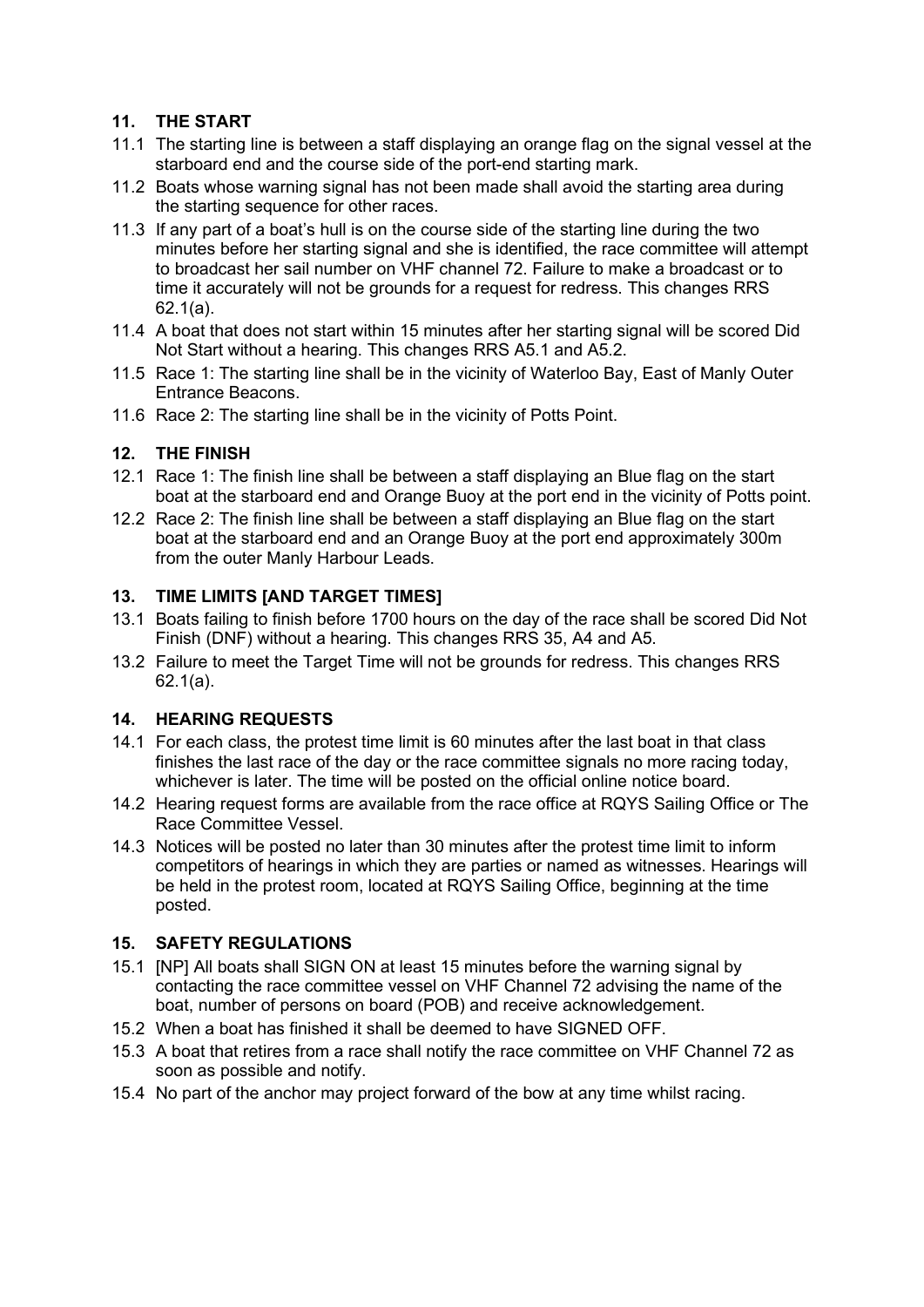#### 16. REPLACEMENT OF CREW OR EQUIPMENT

- 16.1 [DP] Substitution of competitors is not allowed without prior written approval of the Race Committee.
- 16.2 [DP] Substitution of damaged or lost equipment is not allowed unless authorized in writing by the Race Committee. Requests for substitution shall be made to the committee at the first reasonable opportunity, which may be after the race.

#### 17. OFFICIAL VESSELS

17.1 Official vessels will be identified by displaying a black and white "RC" flag.

#### 18. BERTHING

- 18.1 [DP] Boats shall be kept in their assigned places while in the harbour.
- 18.2 Boats are not to berth on the Canaipa jetty.

#### 19. PRIZES

Prizes will be given as follows:

- 19.1 The Canaipa Cup shall be awarded for 1st Place Monohull on PHS.
- 19.2 1<sup>st</sup>, 2<sup>nd</sup> and 3<sup>rd</sup> in each IRC, PHS Monohull, PHS Multihull, and OMR Division.
- 19.3 Boats may enter more than one division.
- 19.4 5 or more entries are required to constitute a division.
- 19.5 Other prizes may be awarded by the Organising Authority.

#### 20. RISK STATEMENT

20.1 RRS 3 states: 'The responsibility for a boat's decision to participate in a race or to continue to race is hers alone.' By participating in this event each competitor agrees and acknowledges that sailing is a potentially dangerous activity with inherent risks. These risks include strong winds and rough seas, sudden changes in weather, failure of equipment, boat handling errors, poor seamanship by other boats, loss of balance on an unstable platform and fatigue resulting in increased risk of injury. Inherent in the sport of sailing is the risk of permanent, catastrophic injury or death by drowning, trauma, hypothermia or other causes.

#### 21. INSURANCE

21.1 Each participating boat shall be insured with valid third-party liability insurance with a minimum cover of \$10,000,000AUD per incident or the equivalent.